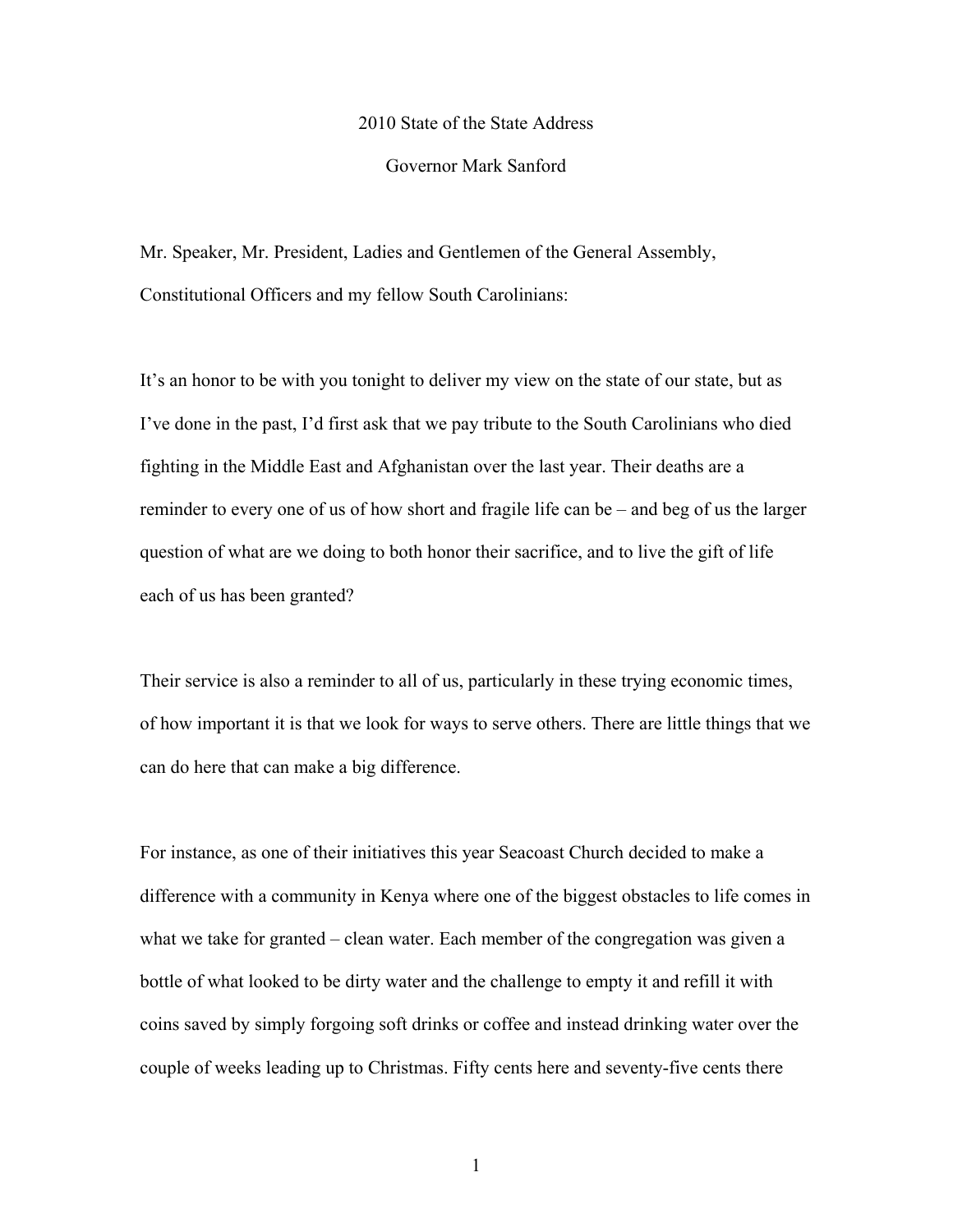doesn't seem a big service or sacrifice, but cumulatively enabled the church to provide five water purification machines through Water Missions International in Charleston that will give 15,000 people clean drinking water.

Or take more locally what Wayne Fields and his team at the Oliver Gospel Mission are doing in the lives of homeless men just a couple of blocks from where we are now. If every person in this state volunteered one day a month at institutions like this, it would dwarf anything that government might do in the way of social service.

So here in the New Year let's all recognize that many families across our state and nation are indeed hurting in these economic times – that there is a lot of need out there – in some cases unimaginable levels of need as we see the tragedy of Haiti unfolding – and it all begs one question. Can we follow these soldiers' examples in looking for ways to serve?

In fact, under the category of service from men and women in this chamber, Representative Ted Pitts is bound for Afghanistan. His wife, Christina – and father Ed – are here and I'd ask you not only offer a round of applause for his service to our country, but that you match it with a prayer for his safety.

Finally, the fact that each of the soldiers I alluded to earlier died in service to their country is again a reminder that freedom isn't free. This year's list of heroes is as follows: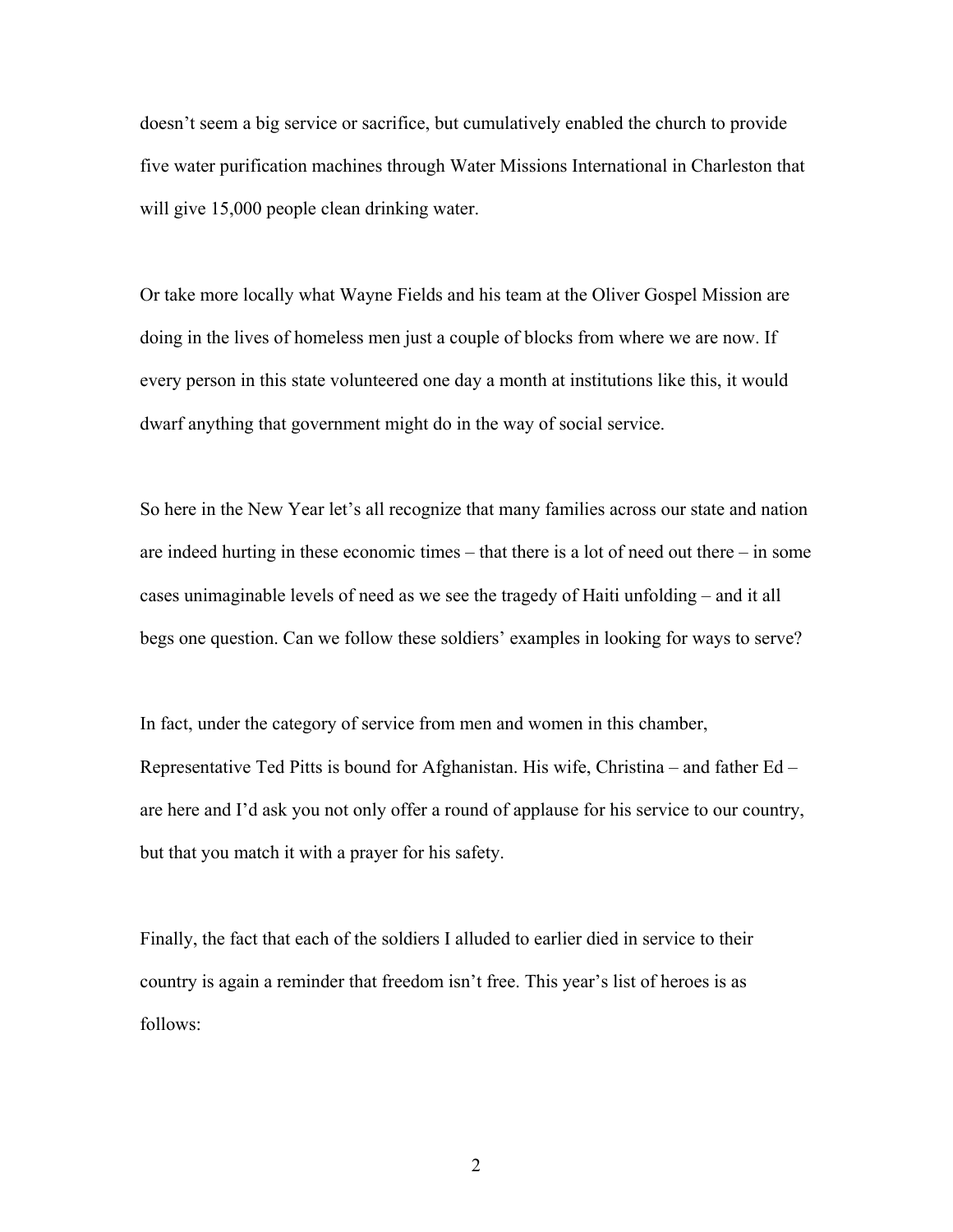Private First Class Jason Watson Staff Sergeant Ralph Futrell Corporal Ryan McGhee Specialist Abraham Wheeler III Lance Corporal Christopher Fowlkes Specialist Demetrius Void Specialist Gary Gooch, Jr. Private First Class Geoffrey Whitsitt

While on the topic of thanking I have historically asked a state worker, someone in the private sector, and often times the First Lady – to stand while we thanked them for their different efforts. Tonight, for one last time, let me continue that tradition.

First, I'd like to recognize a state worker who is representative of so many who do their work without recognition. Barry Franco works at Trident Tech down in North Charleston and will train workers to take on roles at the new Boeing plant. Will you join me in thanking him for that important work – and for representing those who work in state government?

We've also been joined tonight by Maxine White. She is an artist in the Upstate and a reminder of the creative talents and the innovative spirit found in the private sector. She reminds me of the ways in which every one of us can make a difference in South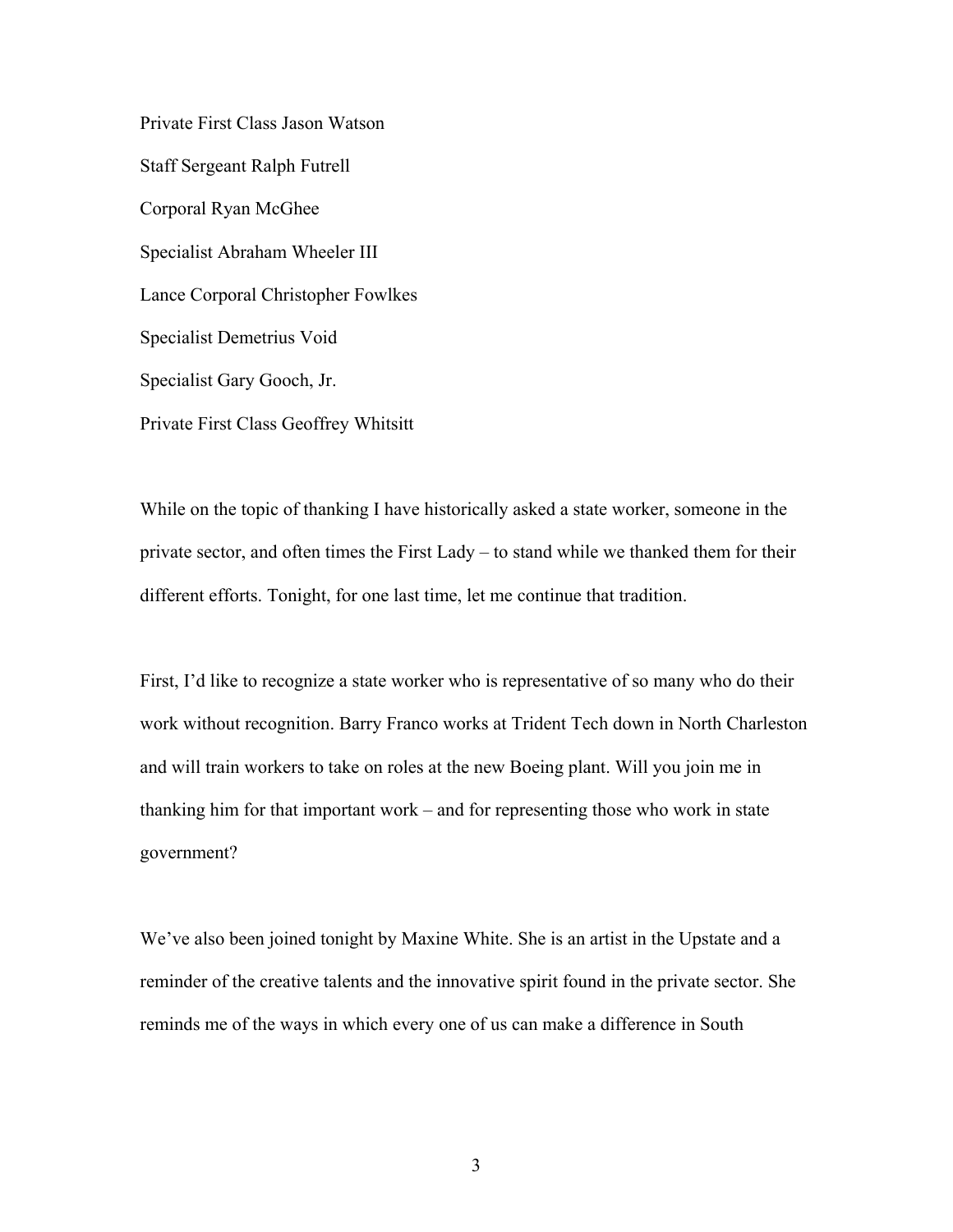Carolina if we so choose. We don't have to wait for a government program – we can just do it – as she does, and so will you please join me in welcoming her as well?

Never losing the taxpayers' perspective, let me underscore that the savings Jenny created at the Lace House, the Waring House, and the Mansion, is a reminder of how every one of us tied to government can follow the lead of working South Carolinians in being creative in finding ways to do more with less. Doing more with less is what families across our state are doing everyday – and those of us who work in government should find ways to honor these daily decisions being made by the people who pay for government.

So with all that being said – the State of our State is that we have both enormous challenges and opportunities before us.

Our economic challenges for instance are in some ways historic in nature, but with every great challenge in life comes an opportunity. The opportunity in this moment is that many changes are possible in tough economic times that would not be possible in good times. Few people, few companies, few states and few nations change until they have to. We have an environment for change we have never had in the last seven years I have been with you.

Some things are going to change by virtue of the world economy whether we like them or not, and in much of this, the question will be whether or not we make the change – or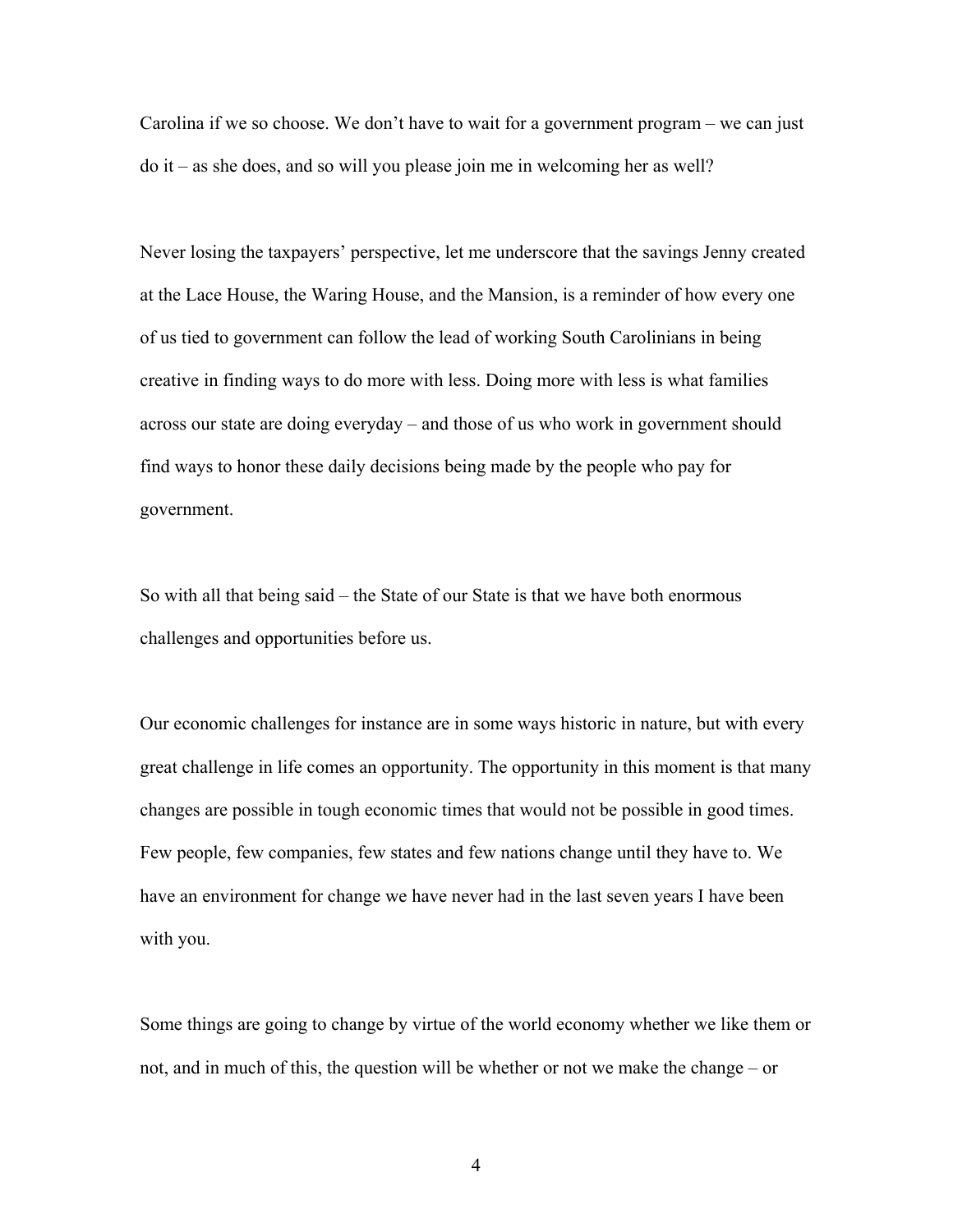change simply happens to us. For the sake of future generations I think it's important we be as deliberate as possible in making changes I believe will accrue to the people of this state.

I ask for the people of South Carolina to make loud, but respectful, noise for change. And I need to be a better messenger because if the people push for these changes, and we're not too tone deaf in hearing, they will happen – if the people don't, they won't.

As the people need to do their part, we need to do ours. Not only in my conversations with the public, but in my work with you, I need to be a humble messenger, and take joy in the fact that our Maker can use imperfect people in all walks of life. This very imperfection underscores the importance of both the grace of God and the grace of others.

Though at times we may try to cover it or forget it, the imperfections of any of us underscore the degree to which we really are of the people, and by the people – and my simple hope this year is that we be for the people in the results we produce.

So it is with that spirit that I hope we can come together.

It doesn't mean we won't have our differences. We always will as we come from differing political ideologies, parties, parts of this state and more, but we can bridge them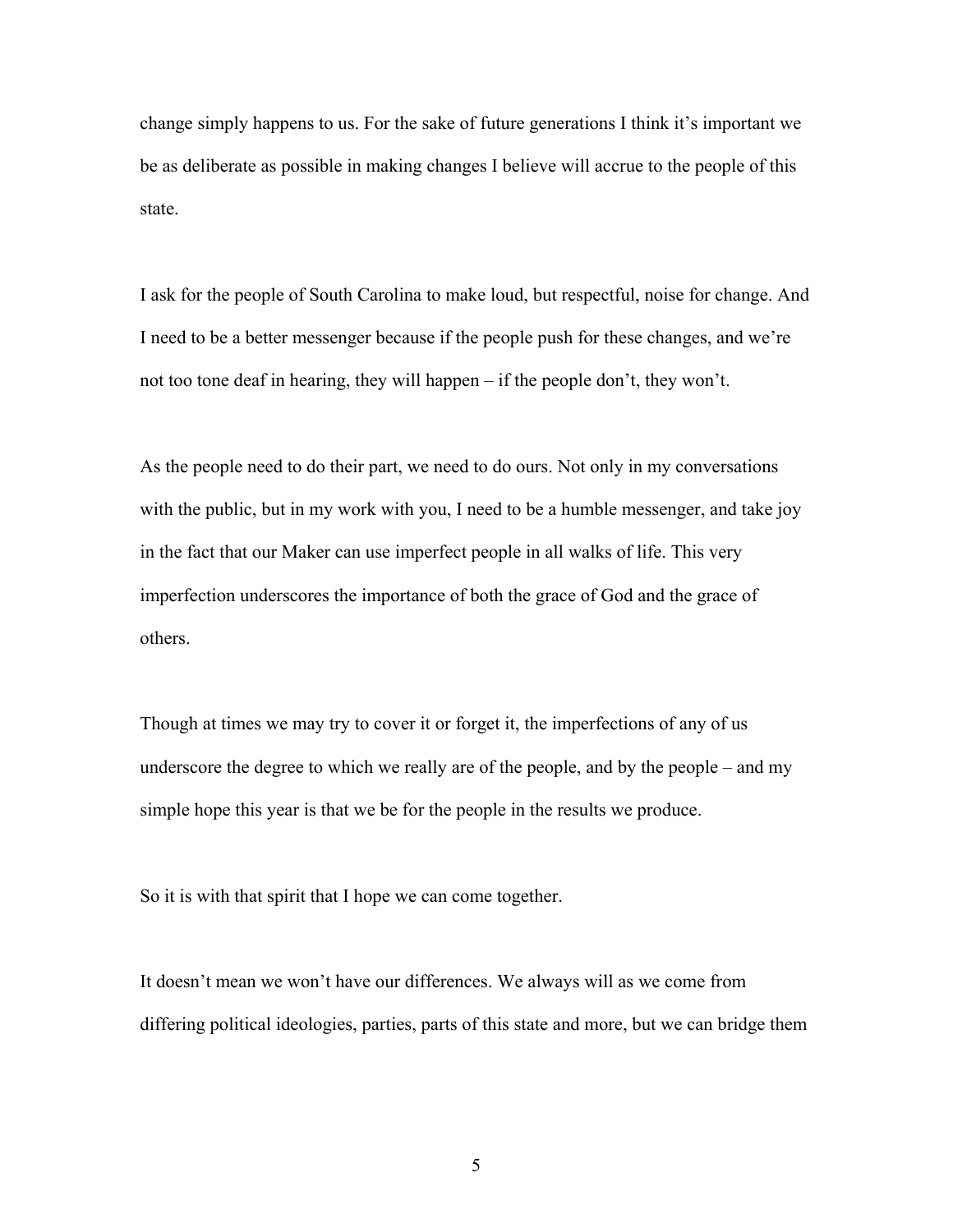by committing to work alongside each other to make meaningful changes in this legislative session.

Toward that end, this year we decided to narrow our focus to that which we believed was specific, measurable and achievable in this term. I still have strong opinions on the need to do something about unfunded liabilities at the state level, on the need for school choice, on capping higher education costs and more, but this final year we want to suggest just a few things in the hope this focus by you, me and the people more greatly insures their passage.

Accordingly, could we make this the year that we add just a couple of tools to the tool kit of economic development and jobs, that we put in place spending limits so that we avoid otherwise inevitable harm to both those who pay for government and those served by it – and finally could we make just three changes to the structure of our government that will pay tremendous dividends over time in both the efficiency and the effectiveness of South Carolina state government?

Boeing's announcement this fall was indeed great news for the 3800 permanent jobs, 2000 construction jobs – and supplier and support jobs that will come with it.

It is the single largest economic development announcement in the history of the state – and it has been named the economic deal of the year in the country. It is again an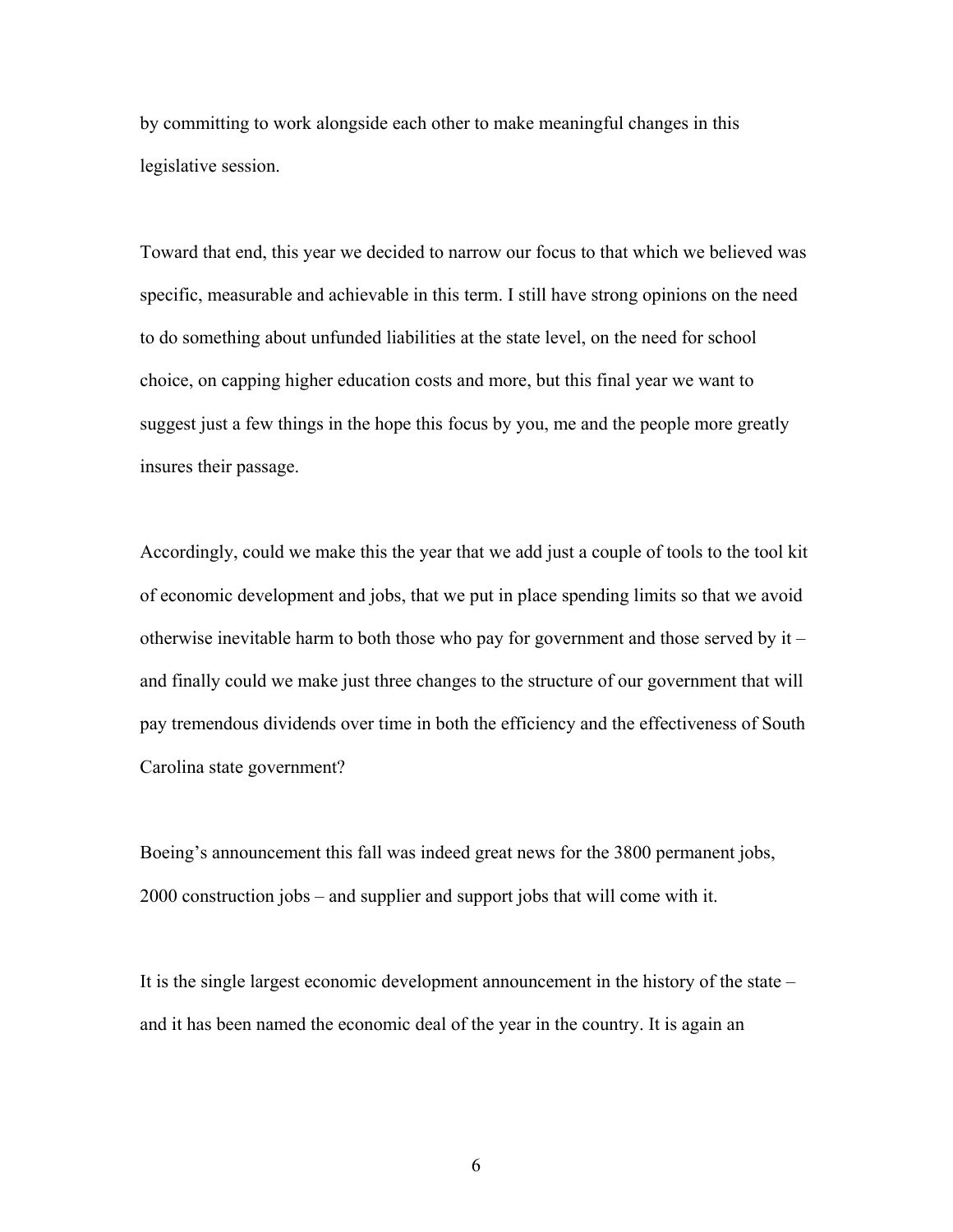example of the success that can come our way when we work together – as so many at all levels of government, and the private sector, worked collaboratively on this project.

But as great as those efforts were, if our soil conditions for the germination of the business that they would plant here in South Carolina were not better than other choices available to them, they wouldn't have come here.

It's a reminder of how every one of us need to work to improve the business soil conditions of this state each year, and the item most immediately before us on this front is long overdue reform to the Employment Security Commission. This change is the tool we could add this year to the tool kit of job growth in South Carolina.

The Employment Security Commission is yet another separate island of government in South Carolina, and it in some ways seemed accountable to no one as their trust fund was bled from a positive of \$500 million to a negative of \$800 million. If nothing is done here, taxes will go up on every small, mid-sized, and large business in our state – and I believe that tax increases would hurt job creation in South Carolina. I am joined in that belief by Kenny Bingham and Greg Ryberg – and I thank both of them for leading the charge this year on ESC Reform.

Separate islands of government are not only bad for the taxpayer and harmful to the business soil conditions of our state – they also in this case hurt those searching for a job. By linking the Employment Security Commission to the efforts of the Department of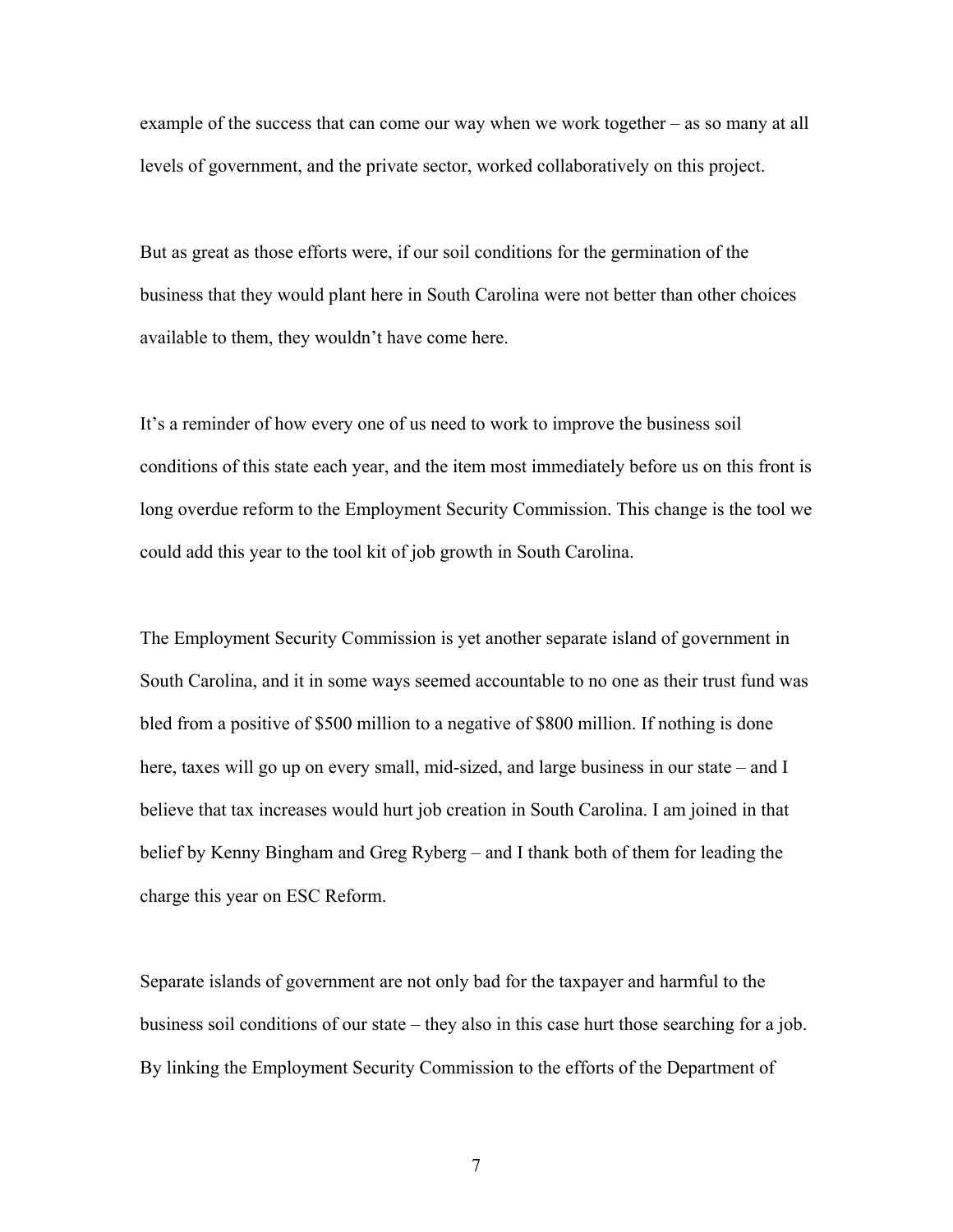Commerce in the creation of a Department of Workforce, the ESC would move from in too many ways simply processing claims for those unemployed to more actively coordinating with the Department of Commerce and others to connect those seeking jobs with job opportunities.

We continue to believe that there are other things we could do to improve the economy like raising our lowest-in-the-nation cigarette tax and swapping this with an equal dollar cut to the corporate income tax. The net effect of the change we have proposed here is that South Carolina's ranking on the state business tax climate index would move from  $25<sup>th</sup>$  to the 6<sup>th</sup> most competitive state in the country – and changes like this would produce jobs.

But regardless of these merits, in picking just one legislative change that would maximize economic prospects this year – it is ESC reform, and I ask for its passage.

Concurrent with these legislative efforts, I am committed to working with each of you, those spearheading local economic development efforts – and the Department of Commerce – to maximize every possibility in recruiting jobs and investment to our state. The success that came in Boeing's landing in Charleston is a reminder of how South Carolina can win in these economic development contests.

Secondly, can we make this the year we get off the spending and budget roller coaster? To do so, we ask that the General Assembly enact spending limits. In fairness, measures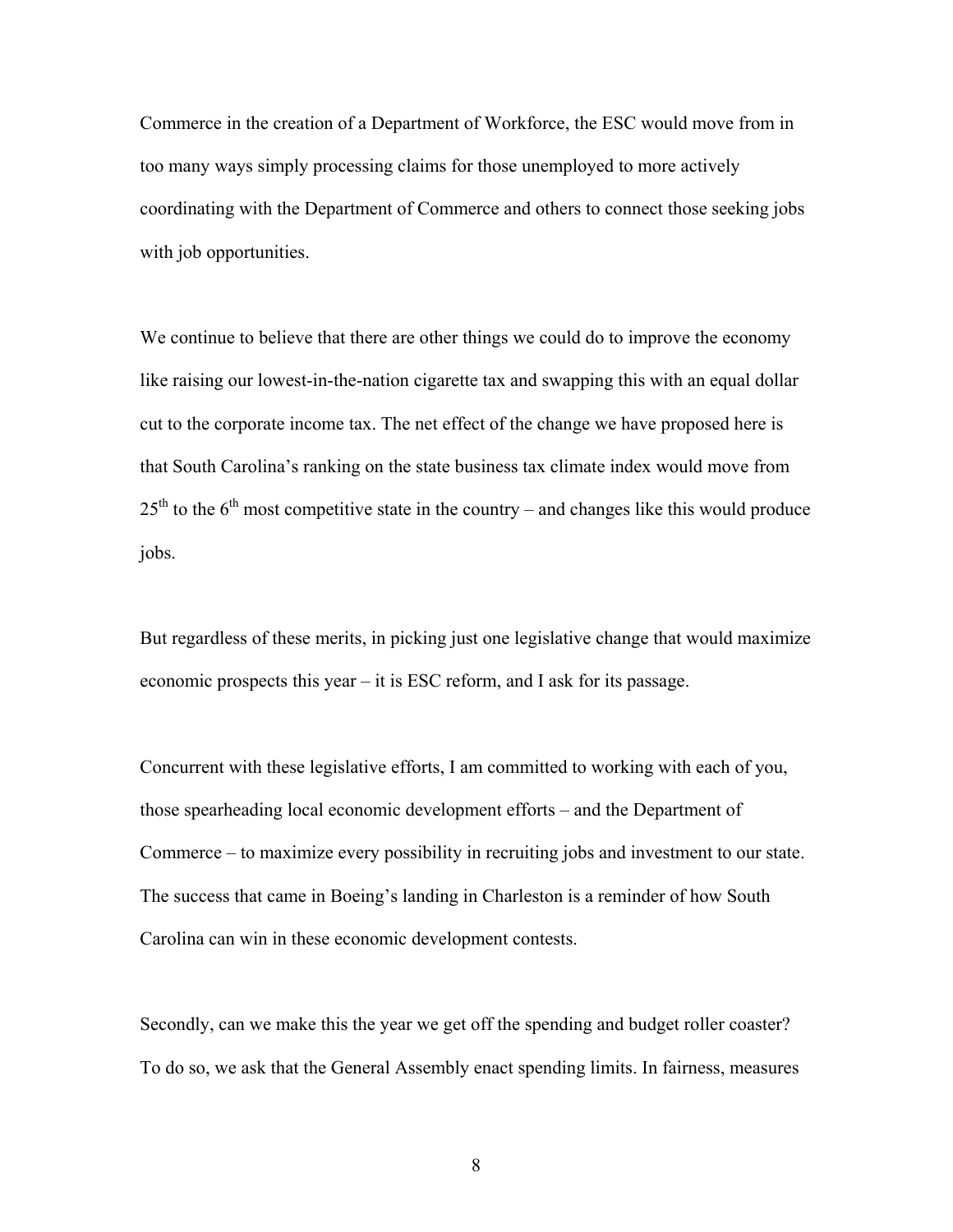aimed in this direction have passed the House several times, and once looked to come close in the Senate. Senator McConnell has committed to constitutional change as the most lasting way to make this concrete, and I applaud those efforts.

I would ask for your passage of a bill that limits government's growth to population plus inflation, and then allocates everything beyond this to first paying down our state's huge unfunded liabilities – which now amount to more than \$20 billion – and when this is done, to then either set money aside for a rainy day or return it to the taxpayer.

The importance of addressing spending and our unfunded liabilities can't be underscored enough. It is the reason I got into politics, and I realize my convictions on these things can get old, but history has consistently shown how governments spend their way into oblivion – and pain for the people they supposedly represent. As a starting point I would simply ask you look at what we proposed in our budget in addressing unfunded liabilities.

On spending limits, if your political persuasion is from the right, then they make sense for the way that they protect the taxpayer in the good times. They help to avoid money going into wants and wishes rather than core needs – as when an additional \$1.5 billion comes into our state government as it did just three years ago. If your political persuasion is from the left, spending limits make sense for the way that they avoid us cutting past muscle and right into bone when times aren't so good.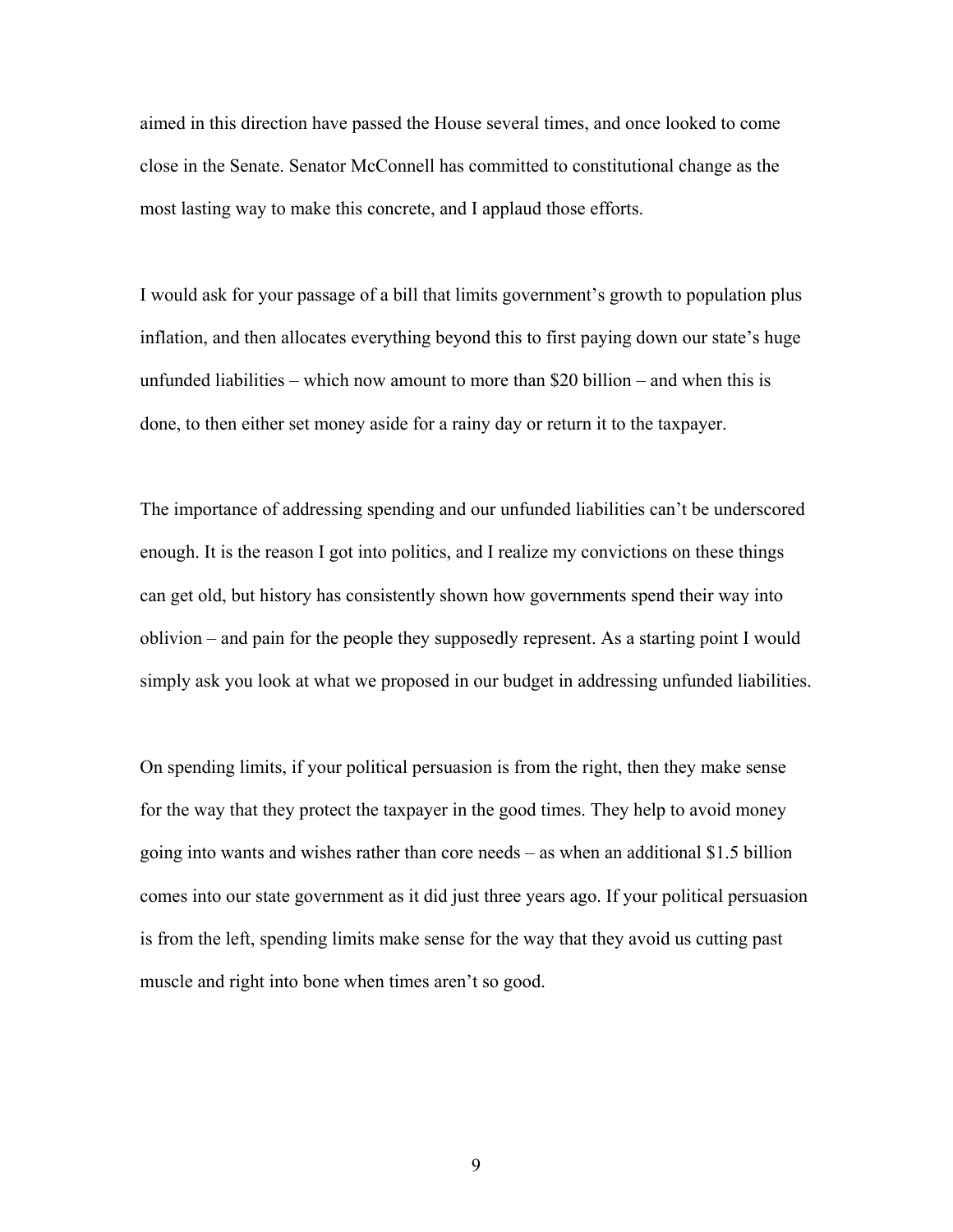Financial restraint is in many ways impossible without them, because as I've said repeatedly this fall at Rotary Club talks across the state, it's as if over the last seven years' worth of budgets we've been having parallel universe conversations, much like that described in the book, *Men Are from Mars, Women Are from Venus*. On the one hand I was over here pointing out that our spending was in no way sustainable. I pointed that out in each of the previous States of the State and literally a thousand other places as well.

Just last year, I noted I didn't have a crystal ball on economic trends; I simply heard from a lot of South Carolinians on common sense principles that they believed ought to apply to government. Trees don't grow to the sky, winter follows summer, and economies go through cycles – these things represent thinking that has been around for a very long time. Unfortunately as a nation, and as a state government, this idea had been forgotten by too many for too long.

The unsustainable debt march we were on has now come to an end, and so as a nation, and again by extension as a state, we will face a tremendous de-leveraging. I said then, and still believe, there is no way to avoid this reality.

In last year's State of the State I said that anybody who said that this economic slowdown would be short-lived was missing what I was hearing across the state – and that I believed that anyone who suggested that things wouldn't get a whole lot worse before they got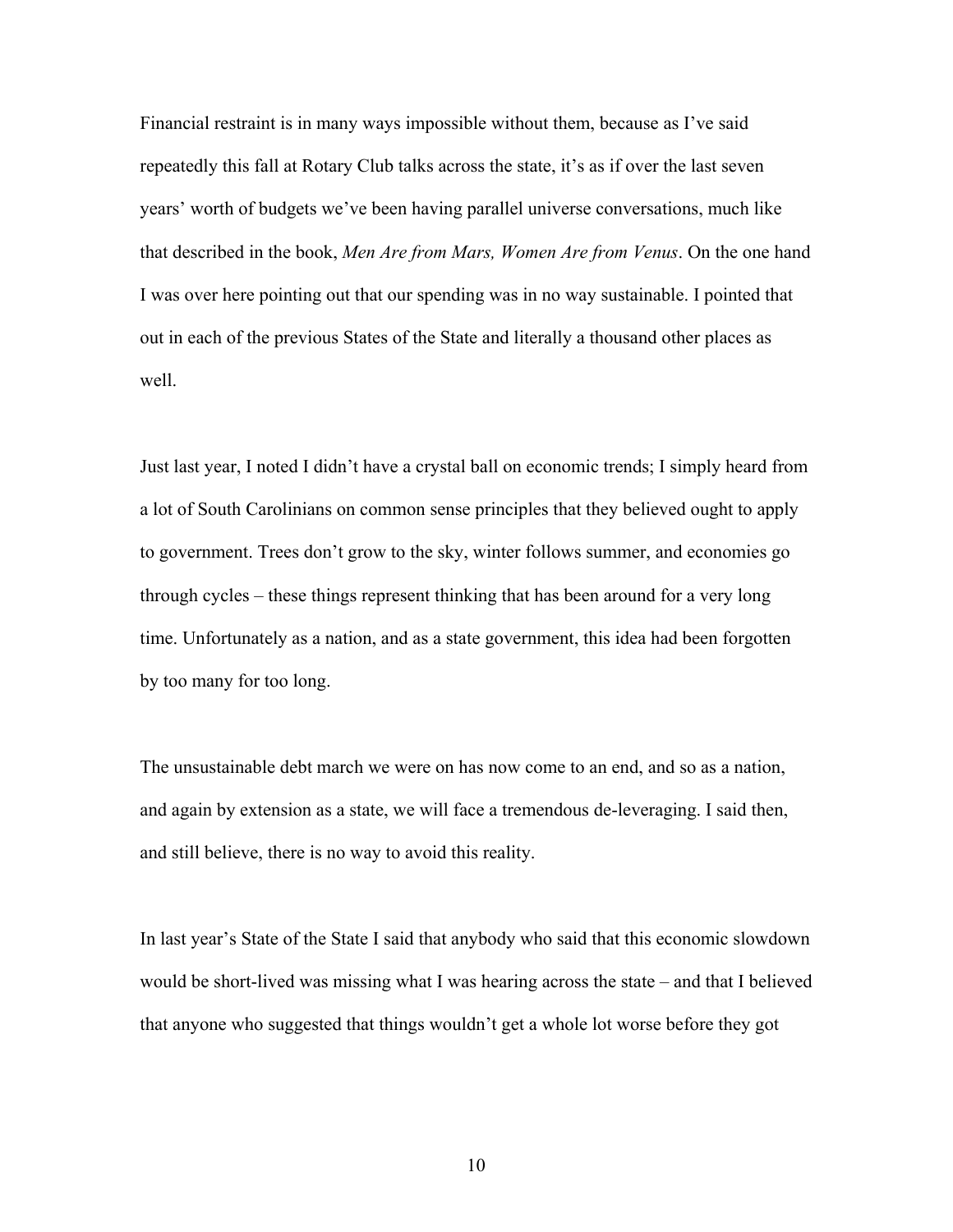better had missed how high the forest of debt and spending had indeed grown over these 20 years.

Unfortunately, I've been proven right – but in fairness to every one of you as legislators that was not the decision most immediately before you as each budget year approached. I say this because the reality that we all know of any dollar that comes into the political system is not whether or not it will be spent, but where it will be spent. Whether the spending of that dollar was sustainable or not becomes a purely intellectual exercise for you at budget time when the question before each one of you was at that point, "Do I fight for my district – and some of that money coming to the people that I serve – or do I simply let others spend it?"

I don't begrudge any one of you for doing that which you were elected to do in trying to watch out for the people of your district, and so if we do nothing we will be left at the impasse that we have found ourselves at for seven years. This means future governors – if they choose to try and hold the line on spending will simply burn bridges and large amounts of political capital with less than commensurate results – or they may punt on the issue as many have done with consequential results to the taxpayer.

Doing nothing will leave every one of you in the less than ideal position of voting for spending that you know is unsustainable as the only way of getting a portion of that money back to your district and the people you represent.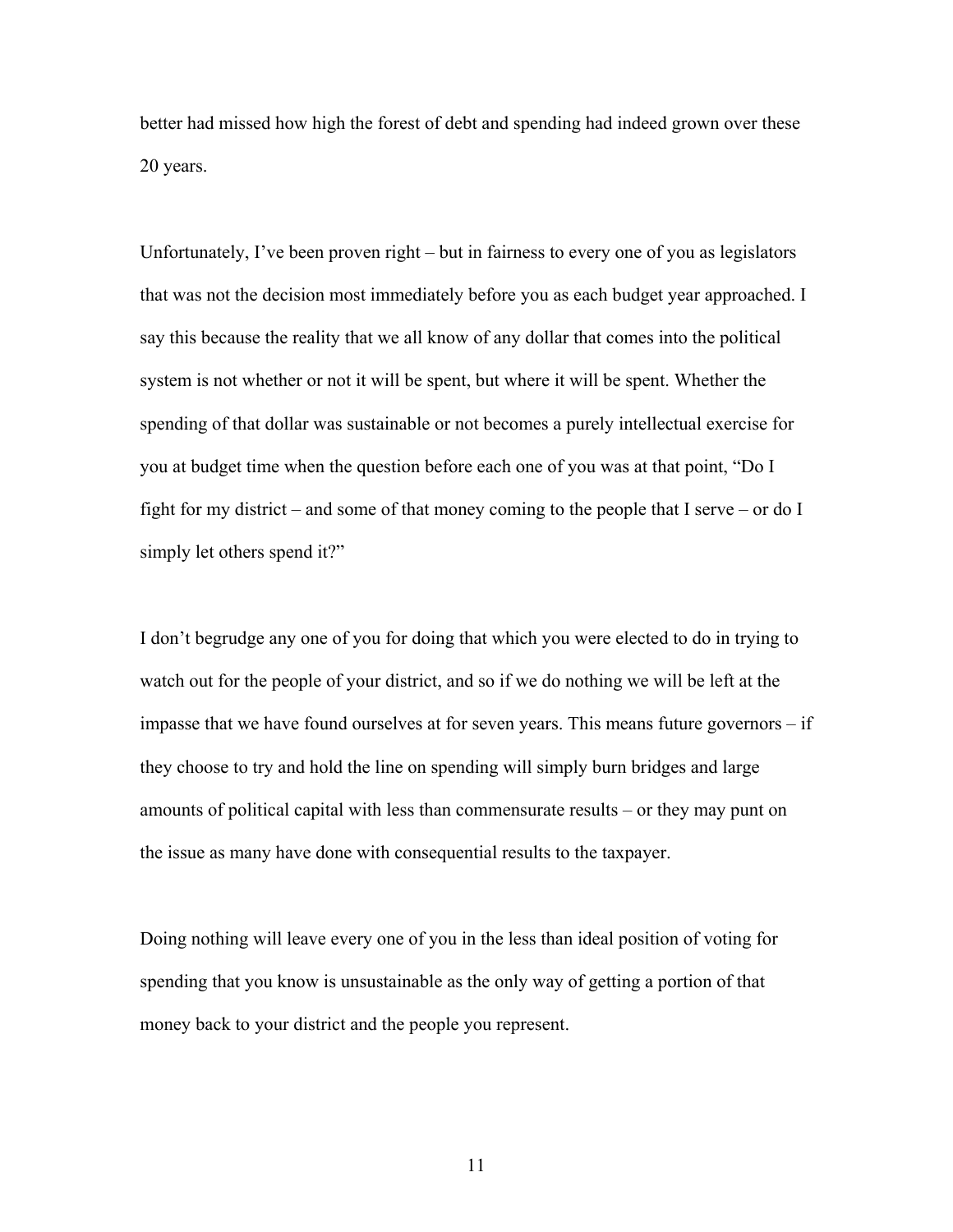Doing nothing would perpetuate the peaks and valleys approach to government spending that we have seen for far too long.

Doing nothing locks in a spending track that can almost guarantee future tax increases.

People are hurting in our state, and they rightly expect action to be taken. But what we do in addressing the jobs and spending issue is very important for the way unsustainable spending can bring even greater harm to the economy and job prospects. Spending money we don't have will never be the key to economic prosperity – this is true of bailouts from Washington just as it is true of our own approach to spending in this state.

So we have a second opportunity in these trying economic times – and that is to pass spending limits. I don't know when it will ever happen if it doesn't happen in this kind of budget year – and so I join thousands across our state in asking that you pass meaningful and real spending limits this year.

While on this topic of spending there is one other thing we need to do – make our voices heard in Washington. Everyone well knows my opinions on the fallacy of stimulus money – and my belief that lasting jobs and economic growth can never come from a government bailout. I won't restate my beliefs on how damaging those efforts are to future generations, the American dollar and the long term viability of the American and South Carolina economies. But there is a new threat to each one of us, the dollar and the financial stability of this country as debts are spiraling in Washington.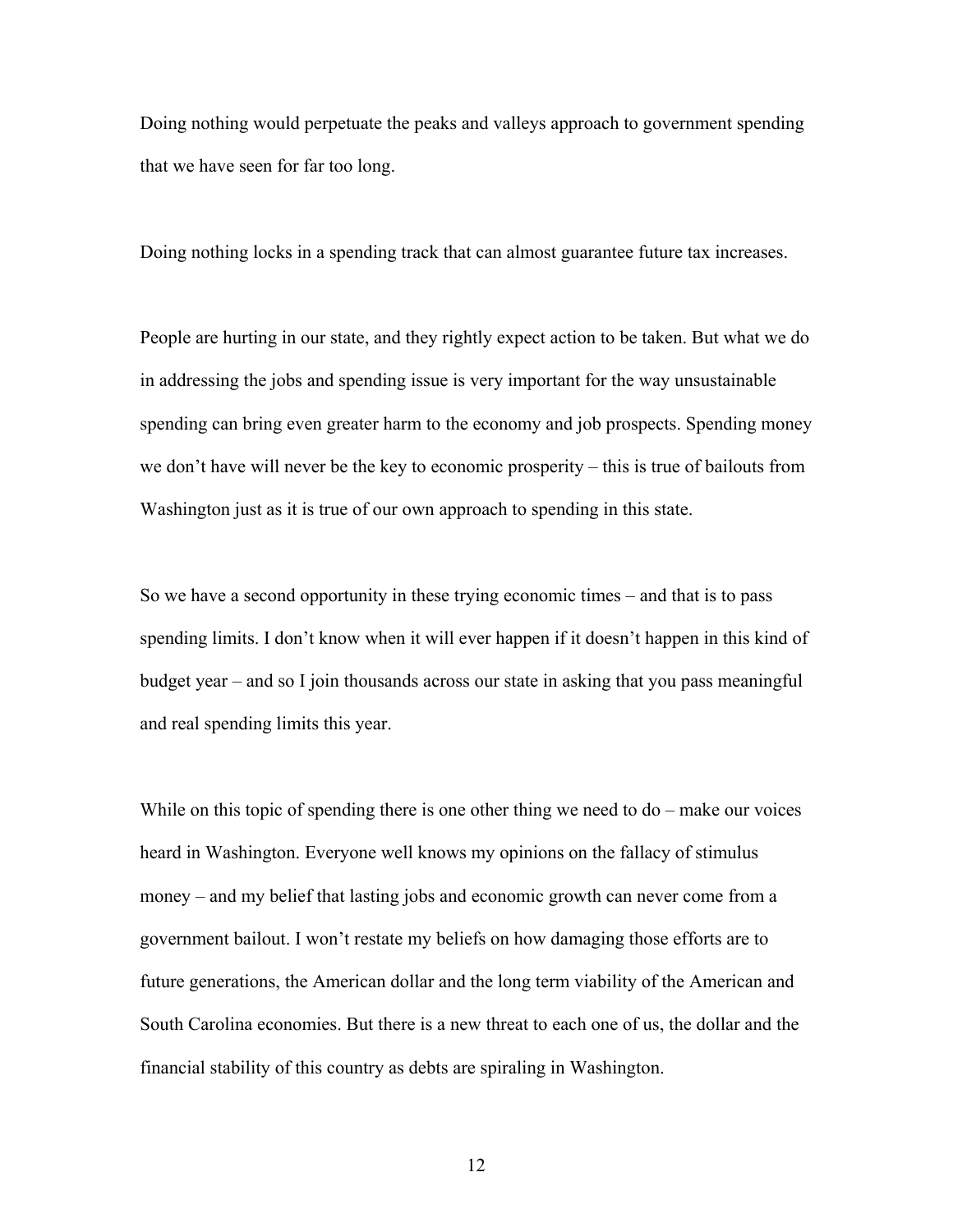So-called healthcare reform will bring immediate damages to our state and nation, as for instance in South Carolina alone it would expand South Carolina Medicaid roles by over 500,000 people – costing our state's taxpayers more than \$1 billion over the next ten years. It would also mean Medicaid would grow to almost 40 percent of the state budget in five years, and in so doing effectively place about one-third of the state's population on Medicaid.

All this means is that unless people across this state really make their voices heard, significant cuts to other parts of state government – or substantial raises in taxes – are coming our way. If you take but one pearl from this talk it is that now is the time to make your voice heard – whether in correcting the path Washington is now on, or in bettering our state.

Finally, in this last year of office I backed away from some of our more ambitious proposals in changing our government structure – and by extension the way things are done in Columbia – and instead we're just asking for three changes that we, again, believe will be specific, measurable and achievable in moving us toward a more balanced – and thereby more efficient and effective state government.

It is important to remember that government in South Carolina costs about 140 percent the national average. Our governmental structure leads in mighty ways to this cost and this is something that hurts business and job prospects – as well as the taxpayer.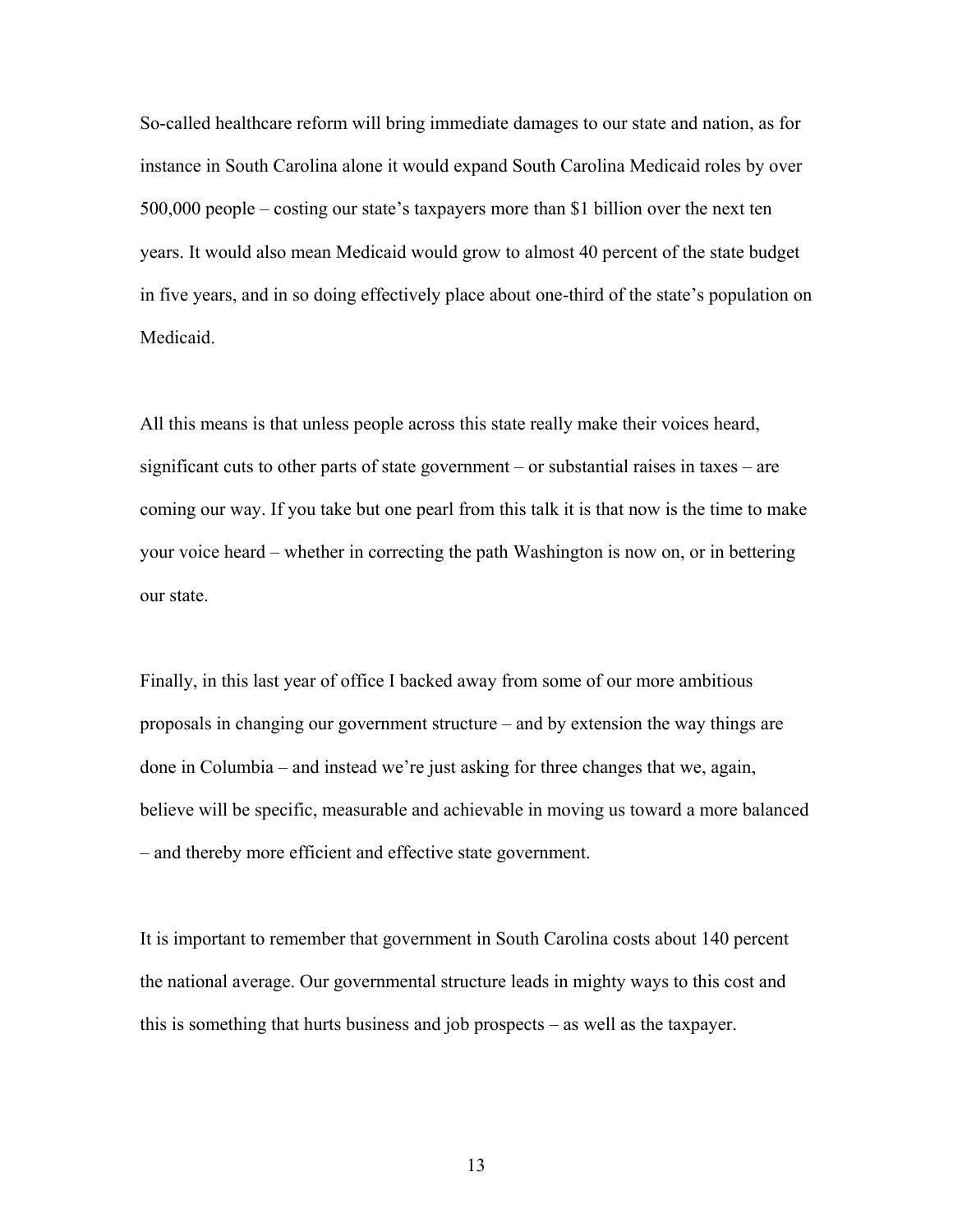Three things that we believe would move us in a different direction are a Department of Administration, having the Governor and Lt. Governor run together on a ticket and allowing the people to decide whether a host of constitutional officers should be elected or appointed.

Last year, a Department of Administration bill passed the House unanimously before stalling in the Senate. Its premise is that we don't need to continue to be the only state in the country that does not allow its Governor to administer the laws administered by the other 49 Governors in the United States. You would not be giving this power to me, I'm gone in 11 months – but for the sake of good government please give this power to whoever follows me, whether they are Republican or Democrat – male or female – please give them the tools by which they may succeed or fail, and then hold them accountable.

Two, put the Governor and Lt. Governor together as a team. To me it makes no sense to have a governor elected by the people, and yet have his first check on delivering promises made by, not the legislative or judicial branches of government – but the Lieutenant Governor, who in our state could be of opposite political persuasion and party. Would it make any sense to have the president and vice president in Washington elected with opposing agendas and wanting to go in opposition directions? I don't believe it would, and I respectfully ask we make this change.

Finally, can we let the people of South Carolina decide on whether a host of constitutional officers should be appointed rather than elected. We are for instance the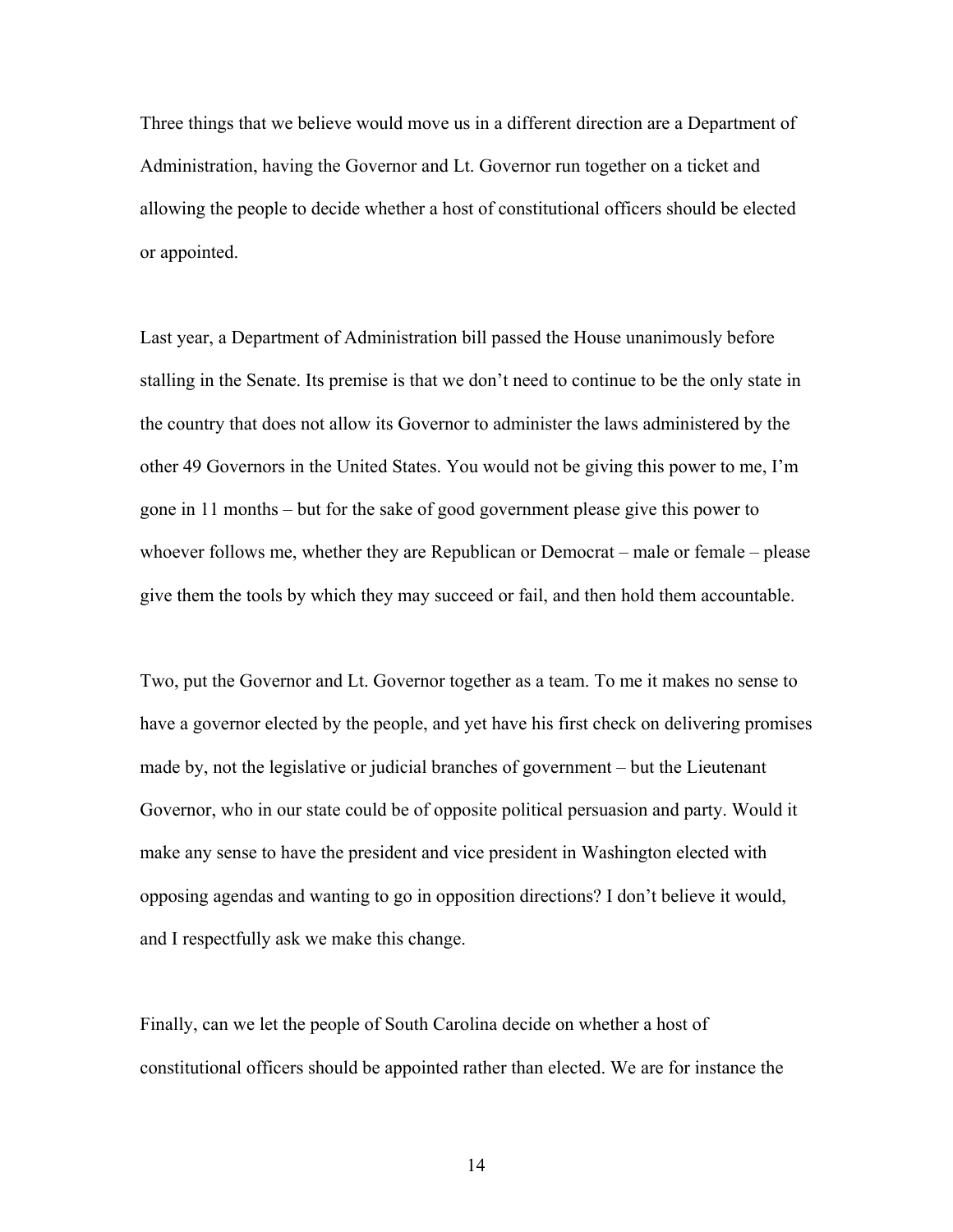only state in the country where the Adjutant General is elected. We are not asking that any of you take a position for or against change in any of these changes, just that you let the people of South Carolina decide.

We are asking you do what was done at the time of the lottery when many in this chamber said they were against a lottery – but felt it was such an important issue that they would vote to allow the people to decide. If this reasoning can be good enough for a lottery, can it be good enough for the taxpayers chance to make decisions on our constitutional framework?

This is the case particularly in South Carolina when that framework was handed to us in the 1800's based on fears of black men in politics that are wrong and long outdated. These truths on the need for change have been recognized by Democrats like Anton Gunn or Vincent Sheheen along with Republicans like Garry Smith or Tom Young – and I think it is vital we all do something *this year* about these truths.

So these are our simple requests for this legislative term. I ask for your work in their passage, and hope that you will call on me as I am committed to doing anything in your respective districts that might help toward that end.

I am tempted to end here, but as this is my last State of the State let me add a few other words of thanks, as together we have effected some changes over these last seven years that have made, and will continue to make, a difference in people's lives.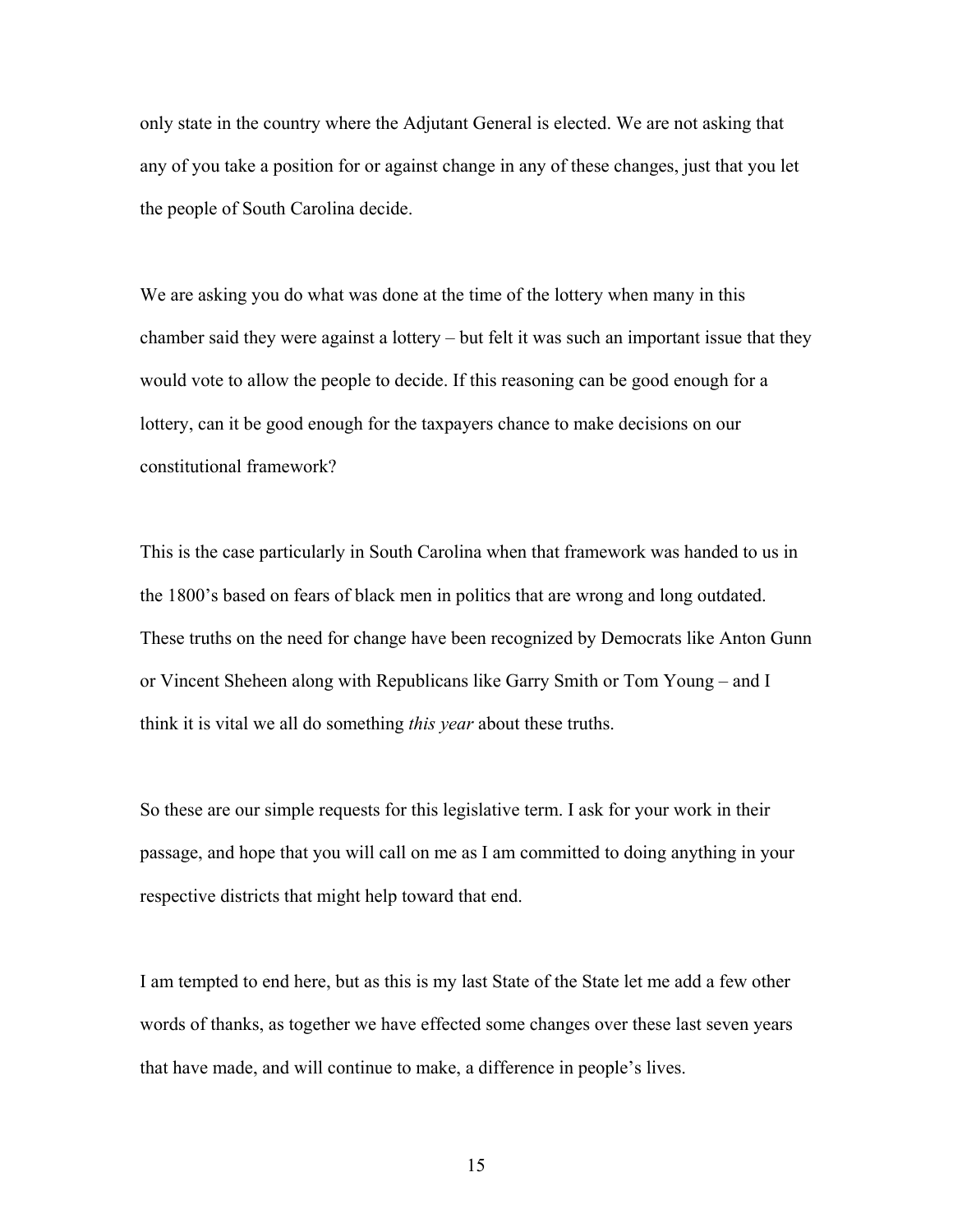In fact when I ran for this office eight years ago, I pledged to work to make South Carolina a better place to call home. While this work is never done, and never complete in today's global competition for jobs, capital and way of life, we have made changes in each of the areas talked about in that now distant campaign.

We talked about the need to improve the chance for a job, the chance to better what we brought home in building a life or a family, how even a job was key to using one's talents, and therefore how important it was that we do things each year to make our business climate more competitive.

That's why I thank you for passing the first cut to the marginal income tax rate in South Carolina's history. As a result of this change, \$292 million have already stayed in the hands of small business people that would have gone to government. It has made a difference in how many of those small businesses could add a job to their payroll – or even survive in these economic times.

I thank you for passing the largest recurring tax cut in South Carolina history. Already \$260 million have stayed in the hands of taxpayers and for the difference this will make in their lives – I again thank you.

I thank you for passing the first tort reform bill of its kind. That bill took us off the list of "judicial hell holes*"* and is the kind of change instrumental to bettering our state's business climate and the prospect of jobs.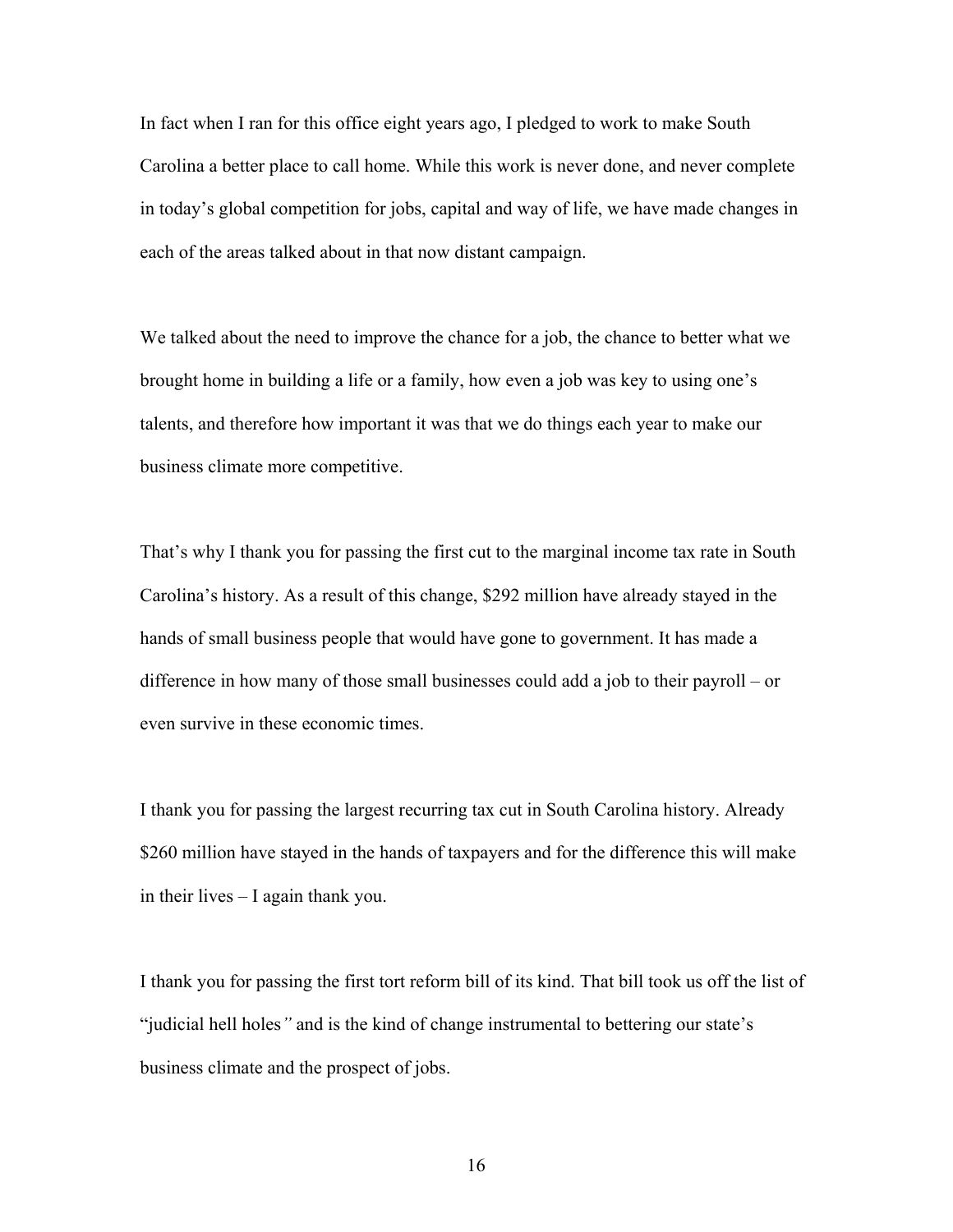I thank you for passing our state's first reform to the workers' compensation system. A change like that one is also just the kind of thing that a business from afar looking at South Carolina takes into consideration. And I thank you for passing things like the small business healthcare bill.

The byproduct of these changes is in part evident in the record setting more than \$4 billion in capital investment brought to our state last year, which followed the year before in record setting investment. It is borne in the more than \$19 billion invested in our state over the last seven years, or the 64,000 *more* people working today than in 2003.

These job numbers are not where we would like them to be, but it is important to remember that we rank  $14<sup>th</sup>$  in the nation in employment growth – and  $9<sup>th</sup>$  in labor force growth – which means a lot of people are voting with their feet in leaving the Northeast or Upper Midwest and coming to South Carolina to seek opportunity.

It is evident in the decision of companies like Boeing, Google, Starbucks or Adidas to put down roots in South Carolina.

It is evident in the expansions of companies like BMW, GE Aviation or Husqvarna.

It is evident in the efforts of unsung heroes out working to grow and sustain small business like Southern Aluminum in Clinton, JVS Roofing in Simpsonville, or Elliott Sawmilling in Estill.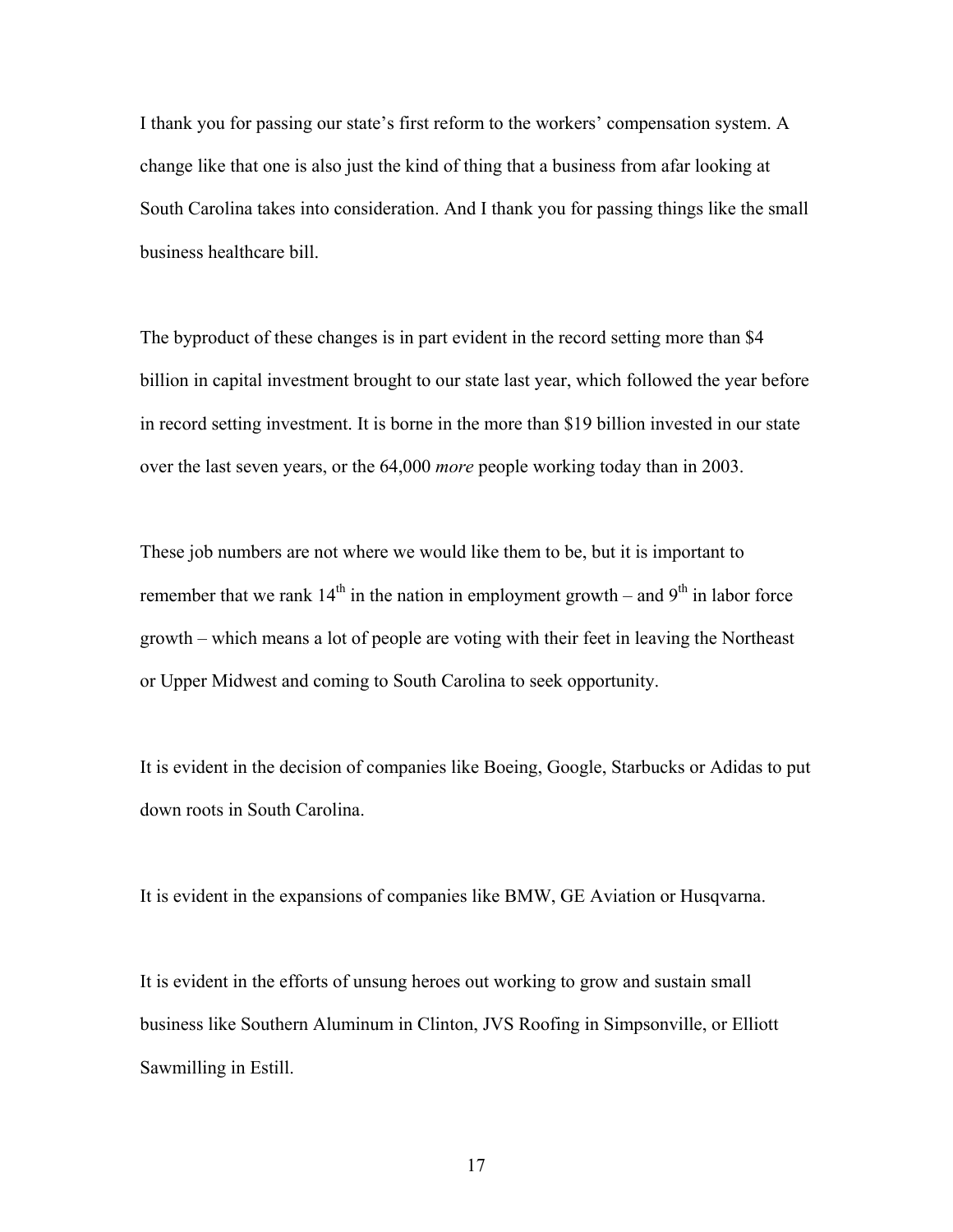We talked about changing the way Columbia works, and once again we haven't reached the promised land on where we would like to end, but we have made real changes and for your efforts I thank you.

For too long too many votes were never recorded in these chambers and there can be no accountability without transparency. Thank you for what all of you did to change this.

We now have on-line transparency to allow a taxpayer to see more directly how their money is spent in state government.

We ended the Competitive Grants program.

We ended pass throughs and bobtailing – and I thank you here too.

When even the ethics committee said it couldn't be done back in 2005, we found a way to begin on-line disclosure so that citizens could better see where money was coming from and going to in campaigns.

We passed campaign finance reform. It had been vetoed twice during the previous administration, and its passage ended the Wild West practice that had prevailed in South Carolina that allowed unlimited and undisclosed amounts to go to a political party or caucus.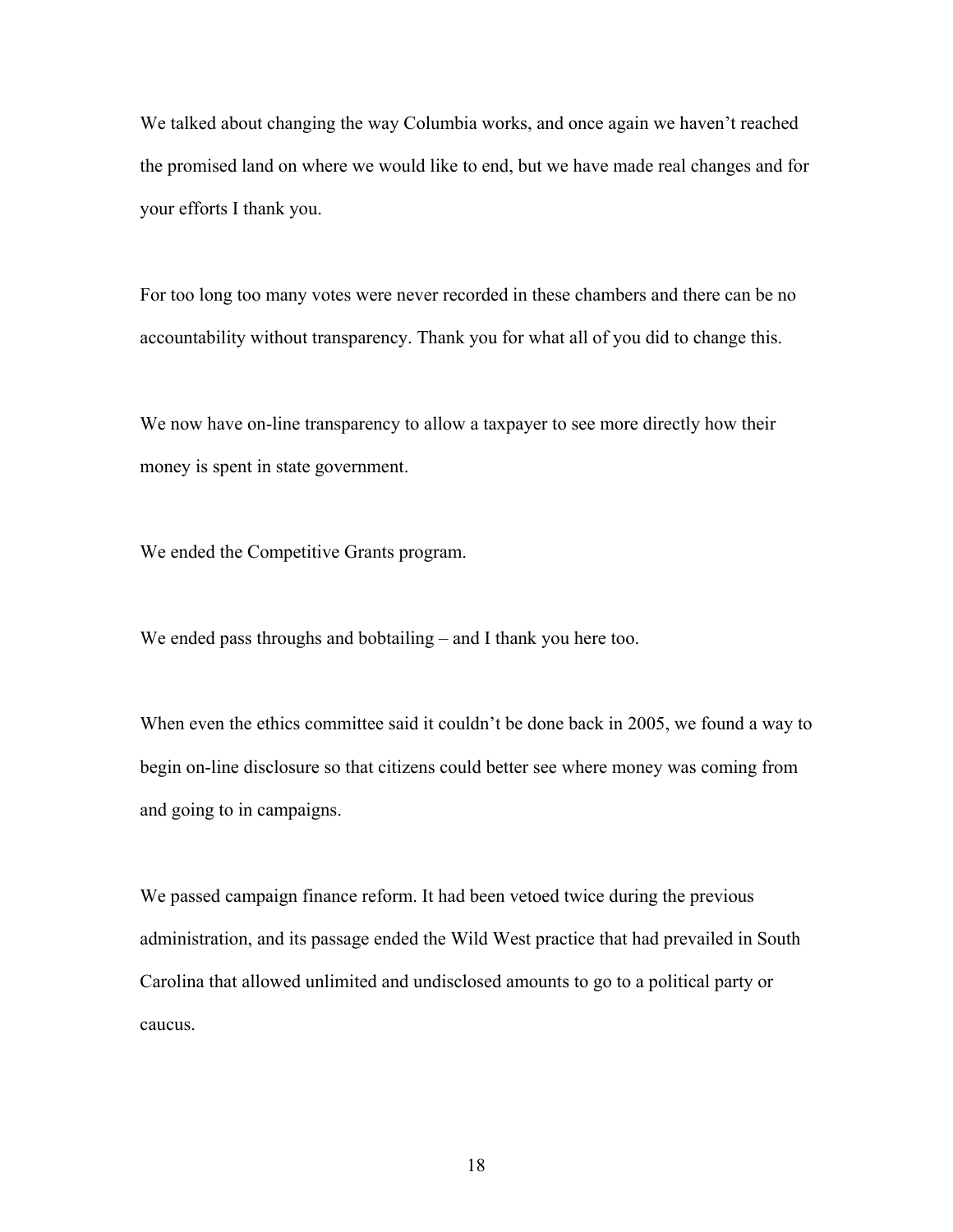Thank you for passing steps toward improving governmental structure that in turn yields better results. The Department of Transportation had not been changed since 1919, and changes there mean more money will go to the place where congestion and need exist rather than to the places of few cars but greater political power.

You know the DMV story and its impact in people's lives. We only have so much time here on earth and you can spend it doing something you love or instead wait in a DMV line. The change you made has meant that wait times have on average gone from 66 minutes to 16. That kind of time matters, and so accordingly I'd thank the staff at DMV that has been remarkable in the way they have embraced and fostered change.

We talked about improving quality of life.

For me and so many others this is in part measured in the look and feel of this state, and that is why I am particularly proud of the fact that more land has been set aside during this governorship than any other in state history. These 153,000 acres will pay dividends economically in attracting and retaining people in our state, and in giving them a glimpse of the splendor that keeps so many of us here.

Quality of life begins with life itself, and so I want to thank each of you for your work in passing DUI reforms. Over the course of this administration fatalities due to drinking and driving have decreased by about one-third, and this means over 100 people each year continue in this gift called life. That would not have been the case without these changes.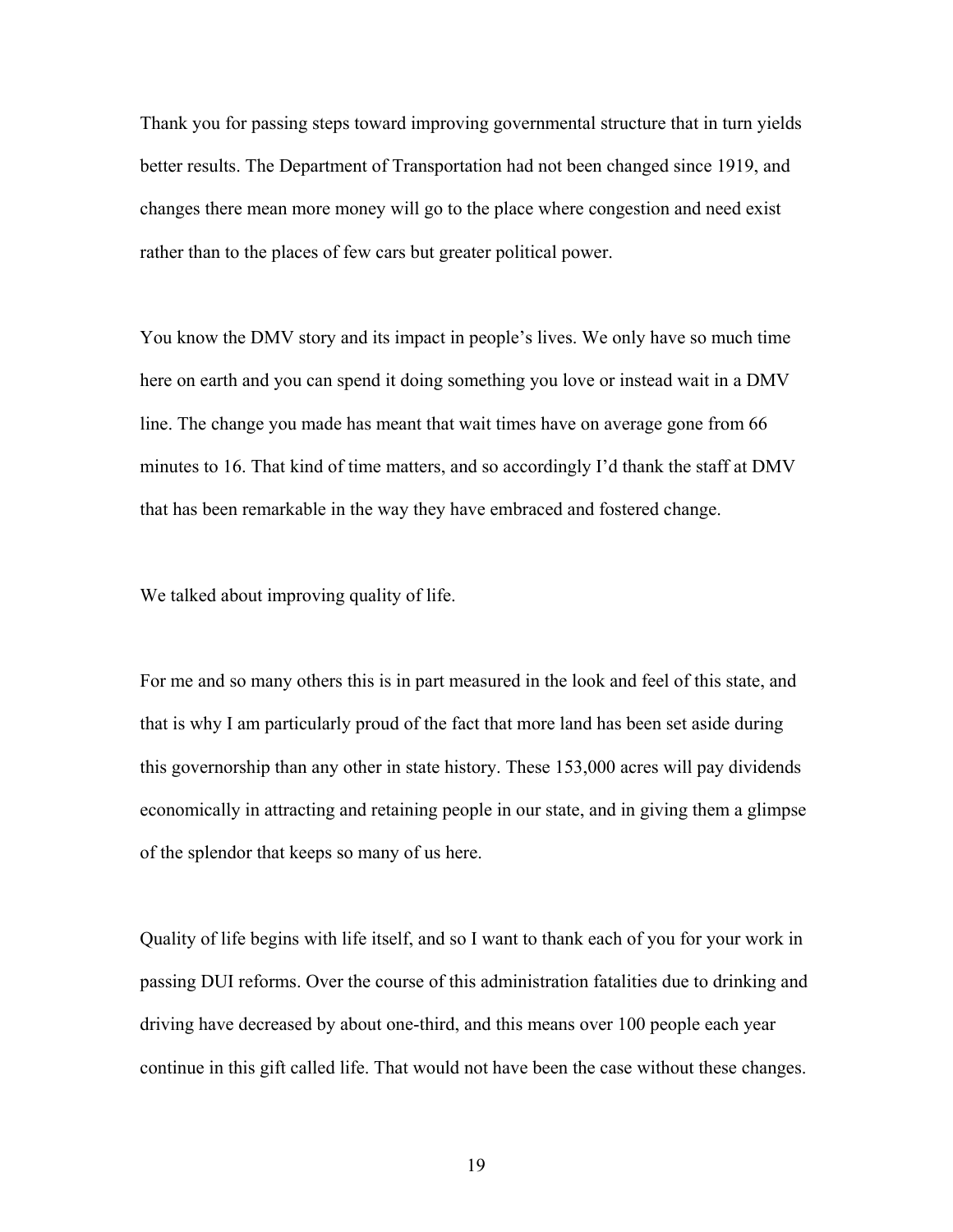Did you know we passed one of the toughest immigration reform bills in the country? It was based on the simple notion that if you are going to have rules we all ought to play by those rules, and has made a real difference for families across this state.

If you live on, or near, the coast, some would define quality of life as being able to get insurance for your home. The Coastal Insurance Bill protected taxpayers in the Midlands and Upstate from paying the bill for storm damages as is now the case in the state government-run Florida program.

Just as when we walk into Walmart they never give us the exact price we would love – we still get a better price than if there was no competition. This bill has allowed the private sector and the marketplace to work.

We talked about improving education. As a result of all that back and forth on this administration's core belief that parents ought to have every opportunity to decide what school works best for their child – for a choice – more have been offered.

We now have virtual schools and classrooms that allow someone in rural South Carolina to be taught by an expert in a different corner of the state.

We passed a statewide charter school bill that was the first of its kind in the nation. I don't believe we would have gotten that bill through – or other choices that now come in education – without the larger debate on full-scale choice in education.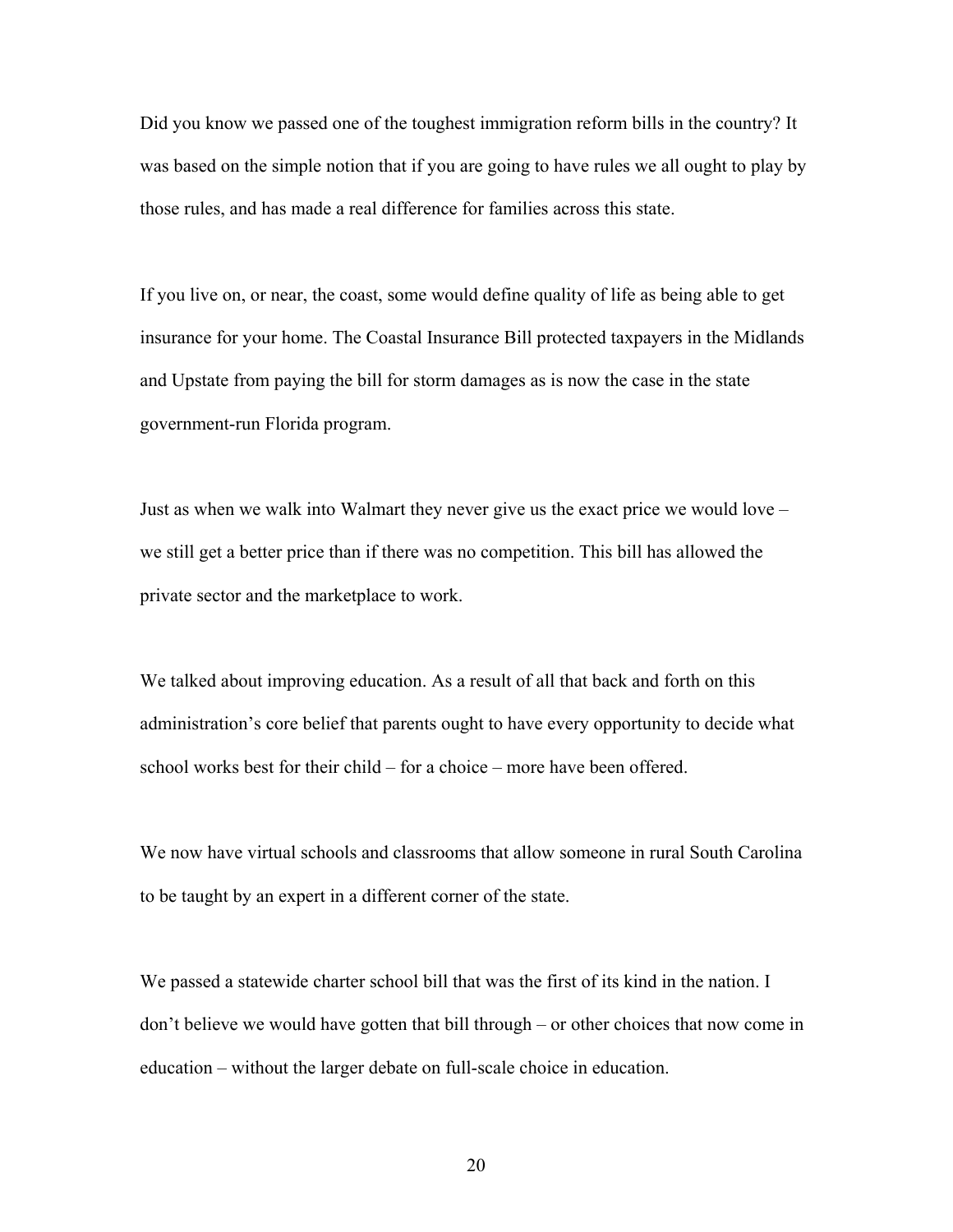Whether in the additional \$2.7 billion that has gone to education above and beyond the level of funding that came at this administration's start in 2003 – or with the Education and Economic Development Act that offered a tech-prep choice to students – or in physical fitness programs offered as a result of the South Carolina Health and Fitness Act – or even in outright full choice in education now offered in early childhood education, I know that a long list of people deserve credit for work here that is making a difference in the minds of students across our state.

Finally, I said I'd watch out for the taxpayer. I have always believed that money was a close proxy for freedom – and freedom at the end of the day is what the American political system was designed to perpetuate. It is economic freedom that unleashes the very initiative that drives our economy. It is freedom that empowers us to strive toward our respective dreams that individually define what "the pursuit of happiness" means to each one of us.

Yet when you spend a third, or half, your year working just to pay taxes, you are, in essence, indentured to government part of that time. And we ought to always get to the heart of what drives taxes – what we spend in government.

As mentioned earlier, this conviction is to the core. At times I wasn't as diplomatic as I should have been in expressing my thoughts on this – but the good news is that as a result of all that fussing and fighting – the taxpayer was recognized at the table of our government in ways that would have not been the case.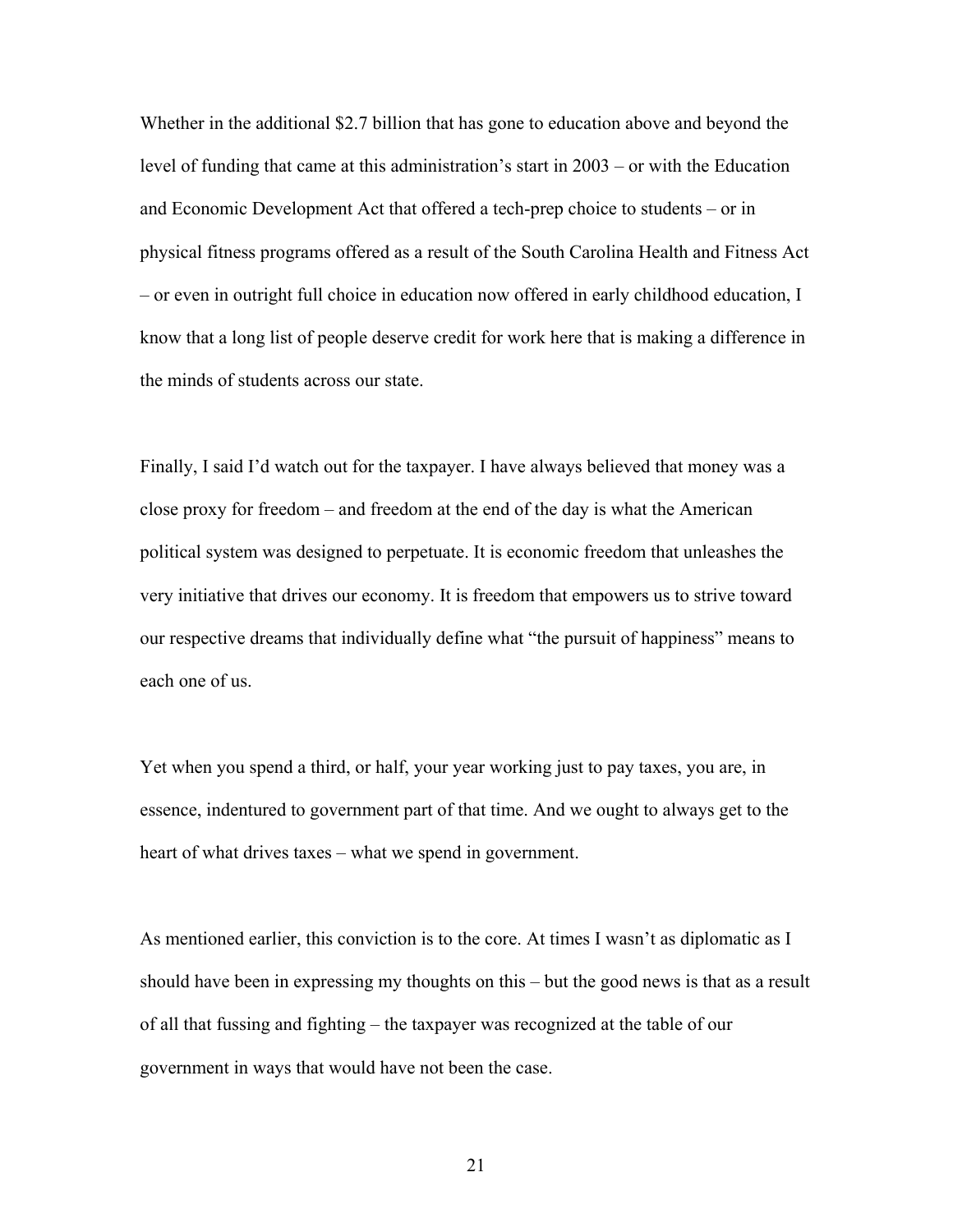Though the pigs are still remembered, what is forgotten about that chapter was the way we faced a \$155 million unconstitutional deficit. We set precedent back then for the next 100 years on the sanctity of our balanced budget in this state – and for your work I thank you.

Did you know we are the second state in the nation to offer Health Savings Accounts for all state workers and retirees, and with this health and budget initiative millions will be saved?

Did you know those changes we instituted at the front end of this administration with Corrections producing their own eggs and growing their own corn for grits, Commerce selling jets, PRT consolidating programs – millions more have been saved – and will continue to be saved?

Did you know \$110 million has been saved with the proviso you put into the budget with the preferred drug list, or that we have saved \$1.8 billion over the last six years with our first in the nation Community Long-Term Care Program?

I could go down a lot of "did you knows" on taxpayer savings, but I'll spare you that laundry list of savings, and simply thank you for your part in all those little, and at times unseen, efforts to save the taxpayer money. I have always believed in the notion that the ultimate measure of government was found in what it spends – and that all too often it spends at a rate that surpasses the taxpayer's ability to keep up with it.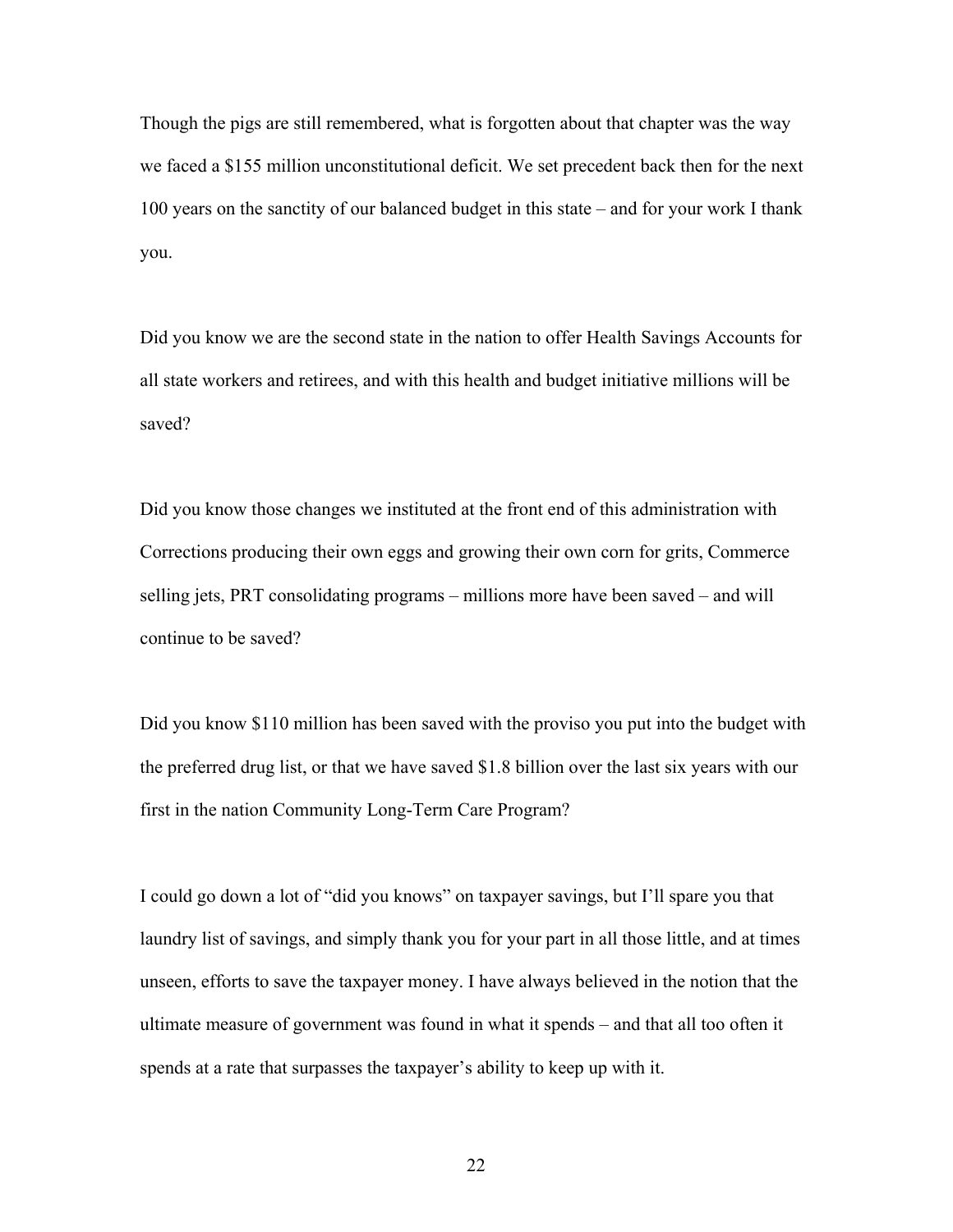All those conversations, and even consternations, have been worthwhile for the way they served to force people in government to follow the lead of the people paying for government in looking for ways to do more with less.

Lest the length of this talk of mine lead you to the conclusion that I will ask for legislative change beyond the three things I mentioned, I will call it quits. But I will leave you with two parting thoughts.

The first is from our family minister Greg Surratt. In the prayer service before my second inaugural he encouraged me to live Micah 6:8 which simply asks that we love mercy, do justice and walk humbly. I never got that charge quite right over the following four years, I don't know that I ever will – but I do know that I will be trying and would pass his charge to each of you who bear the pressures and responsibilities of elected leadership.

Under the category of life beyond politics, I'd ask you to focus on the things that matter most. Many of you are far ahead of me on this journey, but I heard a story a few months ago that has helped me in refocusing – and in the hope it might help you too, I offer it.

In early December I was at the grand opening of Red Ventures in Lancaster, where I ended up in an amazing conversation with its CEO, Ric Elias, who had found himself in seat 1A of the plane that went down in the Hudson River.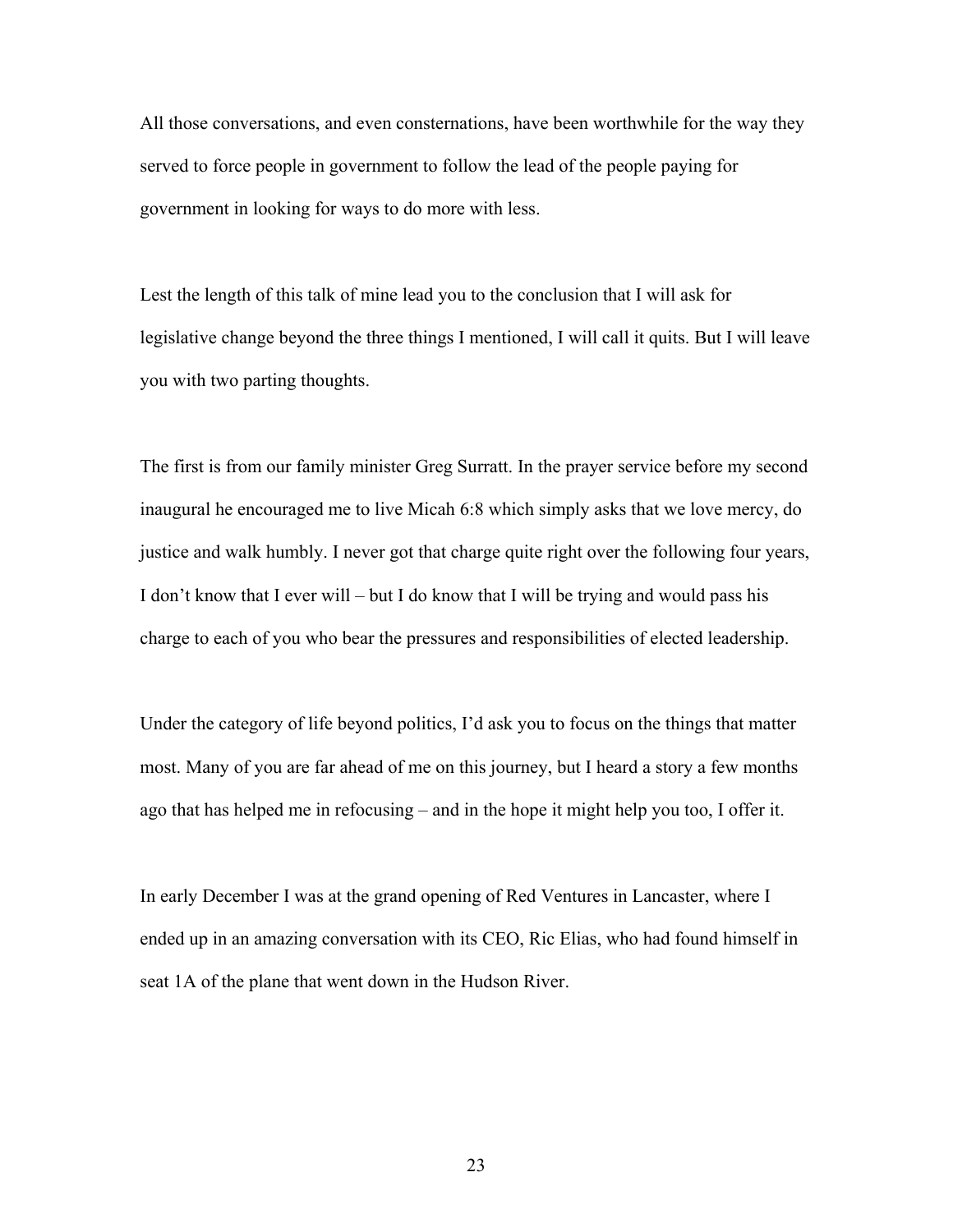The plane lifted off from LaGuardia, and a short time after takeoff the captain came on mentioning a bird strike and matter-of-factly said that they would have to be heading back to the airport to re-land. Ric's position was interesting because he sat cattycorner to the flight attendant and saw no fear in her eyes as the captain said what he said.

Another couple minutes go by and the captain comes back on announcing just three words, "prepare for impact." At that point, he could see the absolute sheer horror in the flight attendant's eyes as she knew what that meant. They were fully loaded with fuel and you don't put down a jet of that size on a street in Queens, Brooklyn or Manhattan.

Ric did the mental calculation and figured he would be dying in about 40 to 45 seconds and his whole life went rolling by. He said though he had previously had the natural fears of death, he was not afraid of death as it was so near. What he did think about was the time he had wasted – the time he had spent arguing about petty things, about things that didn't matter with people who did, the times he had let little things get to him. He said it was the most amazing process of letting go of all these things in those 45 seconds. In essence, he died to himself and to those previous aggravations in the short window of time that he had left on earth.

But he didn't die, and he now likened life to playing on bonus time in a video game – that he shouldn't be here, but he was, and therefore he was going to fully live each day. In profoundly positive ways he would try and make a difference in the lives of those around him and the world at large. He would invest in things that truly matter – those things that